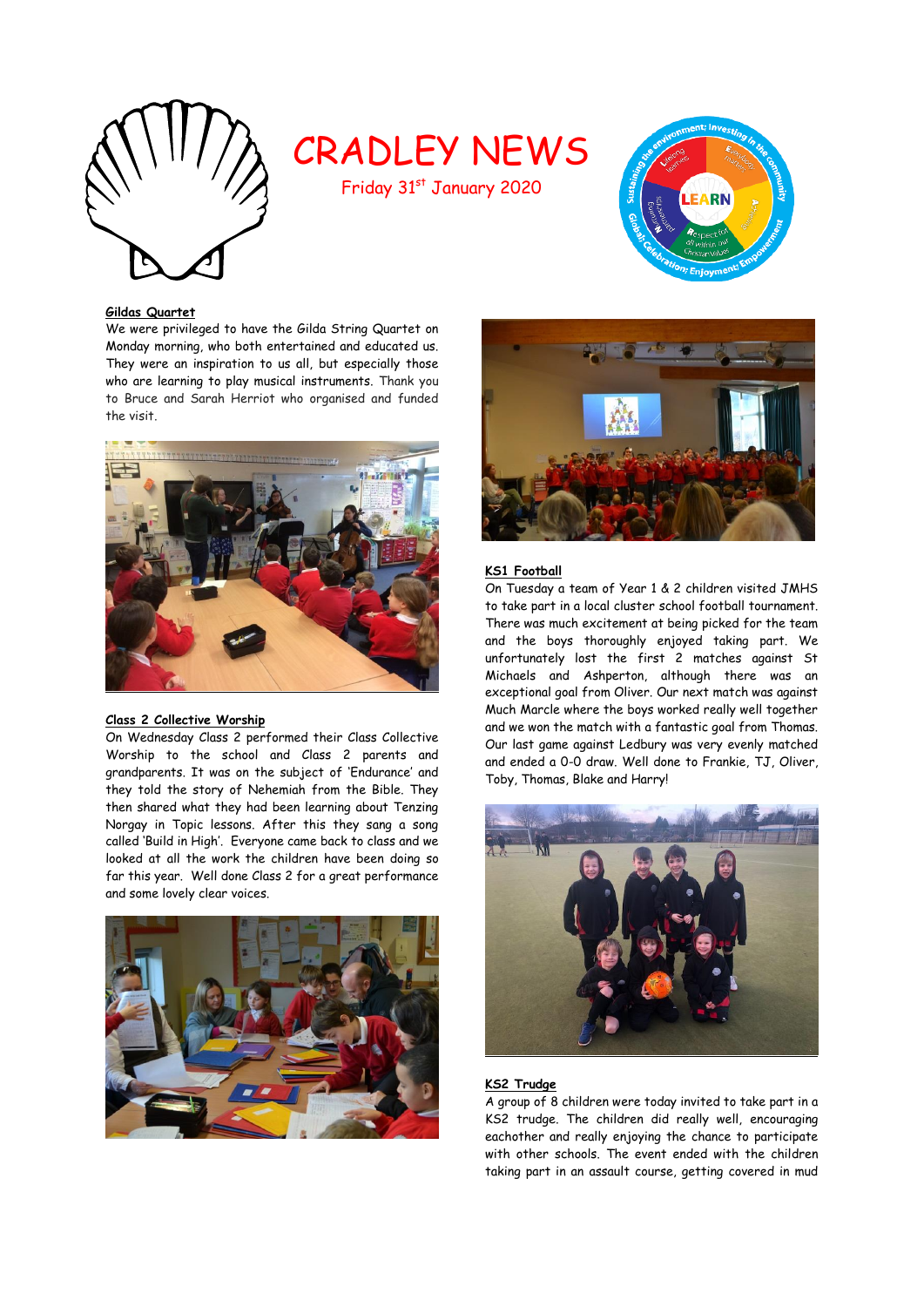but thoroughly enjoying themselves. Well done to all who took part.



### **After School Club**

This week the children have been busy making rainbow fans in After School Club. Great fun and super concentrating!





### **World Book Day**

Advanced notice - on March  $5<sup>th</sup>$  we will be celebrating World Book Day. The Children will be able to dress up as one of their favourite book characters.

### **Parents Evening**

Parents evening will be held on Tuesday 11<sup>th</sup> and Wednesday 12<sup>th</sup> February. You should have received a letter. Appointments will be made as follows: Class 1 Mrs Robb Class 2 Miss George Class 3 and year 4 Miss Evans Year 5 Mrs Gleaves Year 6 Mrs Paton

### **Food Bank**

We will continue to collect for the food bank this term. Tins, packets and toieltries will be very gratefully received. All donations can be placed in the box in the foyer.

### **FOCS News**

Remember the school disco takes place on Friday  $7<sup>th</sup>$ February from 6-8pm. Please complete and return your slips to buy your tickets. Just a reminder the next Rags 2 Riches collection is on Friday 14<sup>th</sup> February at 9am, bags have now been sent home. You can also use normal black bags if you have lots to get rid of!

### **Welcome Wednesday**

Unfortunately we have had to change the Class 3 Welcome Wednesday to Wednesday 18<sup>th</sup> March. I do hope this will not inconvenience you too much.

### **Nursery**

This week in Nursery we have been continuing to explore our weather theme and this week has all been about thunder & lightning. On Monday we made a dark coloured playdough like our stormy clouds and have been exploring using different shaped cutters. On Tuesday we had a different P.E session, we used drums to recreate thunder and enjoyed dancing and drumming along to ACDC Thunderstruck. The children loved exploring the drums and new music. On Wednesday Carol helped us to make our own thunder and lightning pictures, we got to practise our cutting skills by cutting along zig zag shaped lines. On Thursday Lauren helped us get dressed for all weather types; we set up our own clothing shop in Nursery full of all different clothes for the weather. We then had to choose what correct clothing we would need for the type of weather Lauren gave us. This week our story of the week has been 'Wonky Donkey'; we've found this a very funny story and have enjoyed rhyming with the new words in the story.

### **Teeny Tots**

We are a friendly local toddler group that meets in Storridge Village Hall and occasionally at Cradley Nursery. We welcome little ones from 0-5, accompanied and supervised by their parents/carers, to stay and play. Please join us on Thursdays from 10:30-12, during term time, for a charge of £2 per family, which includes a craft activity, game, songs, snacks and drinks. Please come and join us!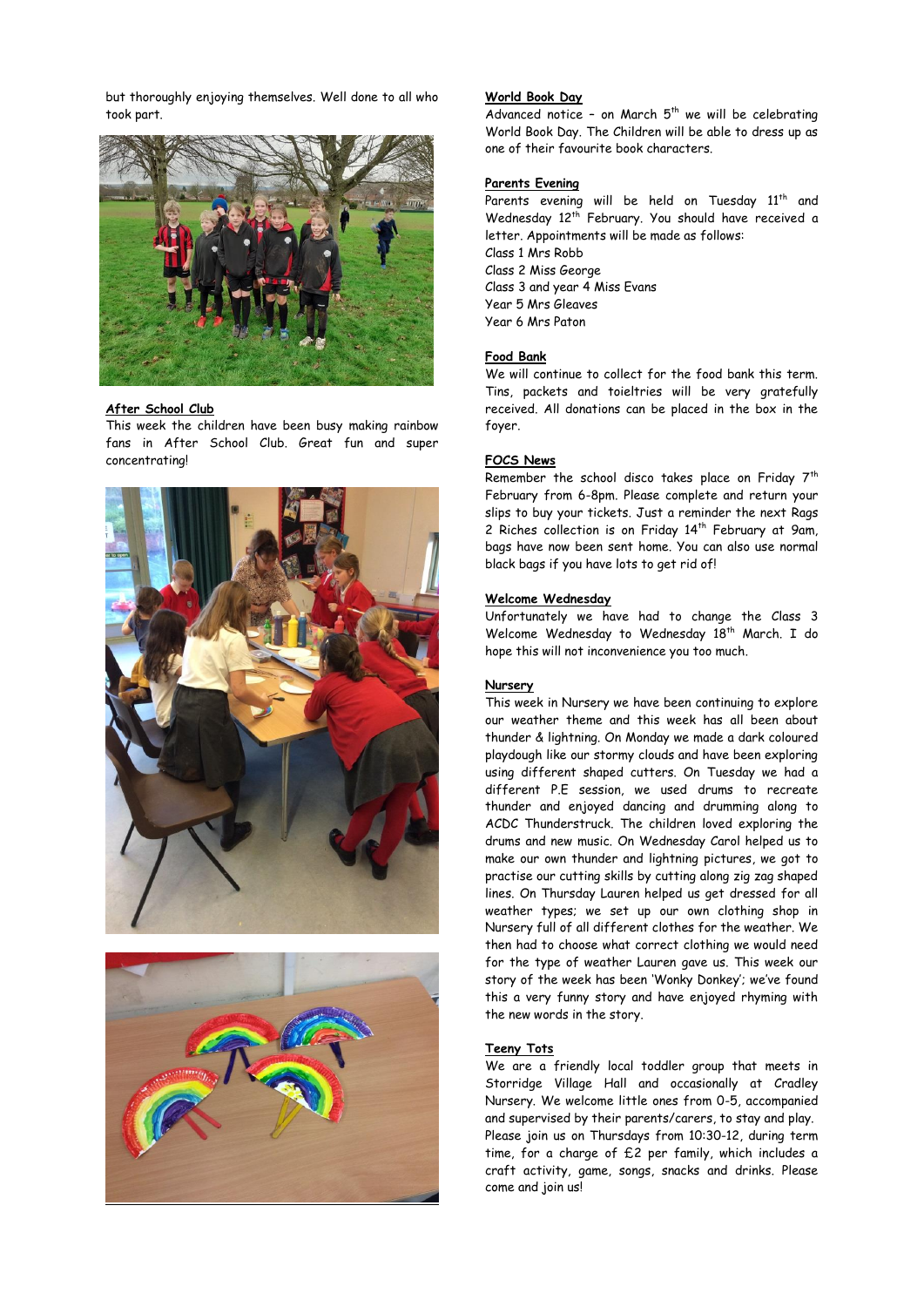### **Children's Mental Health**



### **FREE Mental Health Drop** FEB In Sessions For Parents 6

10:00-12:00 GMT Next week

#### $\circledcirc$ **Boston Tea Party Worcester**

18 Broad Street, WR1 3 Worcester, Worcestershire · 13.3  $km$ 

### **Details**

Are you concerned about your child's mental health?

Do you have questions or worries but are not sure where to go for help?

Roots Psychology Group are holding free informal drop in sessions for parent's where you can grab a cuppa and ask questions or get some advice/ signposting for issues related to mental health and wellbeing for your child.

This will be run by two experienced Clinical Psychologists once a month at Boston Tea Party, Worcester (Top Floor)

Other health professionals specialising in specific areas of child development will be joining us periodically (Speech & Language, Autism, Occupational Therapy) so Follow us on our Facebook page for dates and details: Child Psychologists Worcester.

The first one will be held on Thursday 6th February from 10am til 12pm.

### W: rootspsychologygroup.co.uk

### **Attendance**

Well done to Class 4 who've had 97.2% attendance this week. They get to look after Alfie the Attendance Bear next week. Please can we remind parents that late arrivals after the registers close at 8.55am count as a missed morning session and are included in attendance figures.

**Class 1 – 95.93% Class 2 – 94.52% Class 3 – 94.91% Class 4 – 97.2% Class 5 – 96.46% Whole School – 95.69%**

Attendance for this week has dropped below the national average. Children need to be in school every day they can. Low attendance has a huge impact on attainment.

# **Value of the Month - Endurance**

**Philippians 4:13** I can do all this through him who gives me strength.

Chosen by Miss Featherstone

### **Head Teacher Award**

Laura Jones & Eve Vipond for their work and dedication in creating our library space

### **Stars of the week**

### **Nursery**

Cherish Evans for being confident and brave Joel Kenwrick for his great knowledge about the story Wonky Donkey **Reception** Hayden Jeffries for his fantastic phonics Charlie Wilson for improving his personal best **Year 1**  Neve Philpotts for her super phonics work Lois Mackay for being a good role model for the rest of the class **Year 2**  Uriah Lyndon for being independent in writing in topic Beth Richards for being reflective doing fractions in Maths **Year 3**  Nelson Meager for being reflective in Maths Toby Boniface for thoughtful answers **Year 4** Amber Thompson for being co-operative and helping others when they are down Lucas Rankin for taking risks in his new Maths seat and being persistent **Year 5** Tehya Stanley for great direct speech punctuation Leila Meager for consistent high standard in Maths **Year 6** Mali Robb for being reflective and thorough in our topic work this week on mountaineering

Bella Hughes for taking pride in her work always and never giving up

### **Dates for the Future**

### **FEBRUARY**

**Value of the Month - Respect**

**Tuesday 4th** Netball @ Ashperton **Wednesday 5th** Winter Games Inclusive rugby @ Bosbury Yr 4,5 & 6 **Friday 7th** FOCS school disco 6-8pm **Tuesday 11th** Parents evening 3.30pm **Wednesday 12th** Parents evening 5.30pm **Friday 14th** Rags 2 Riches collection Break up for half term